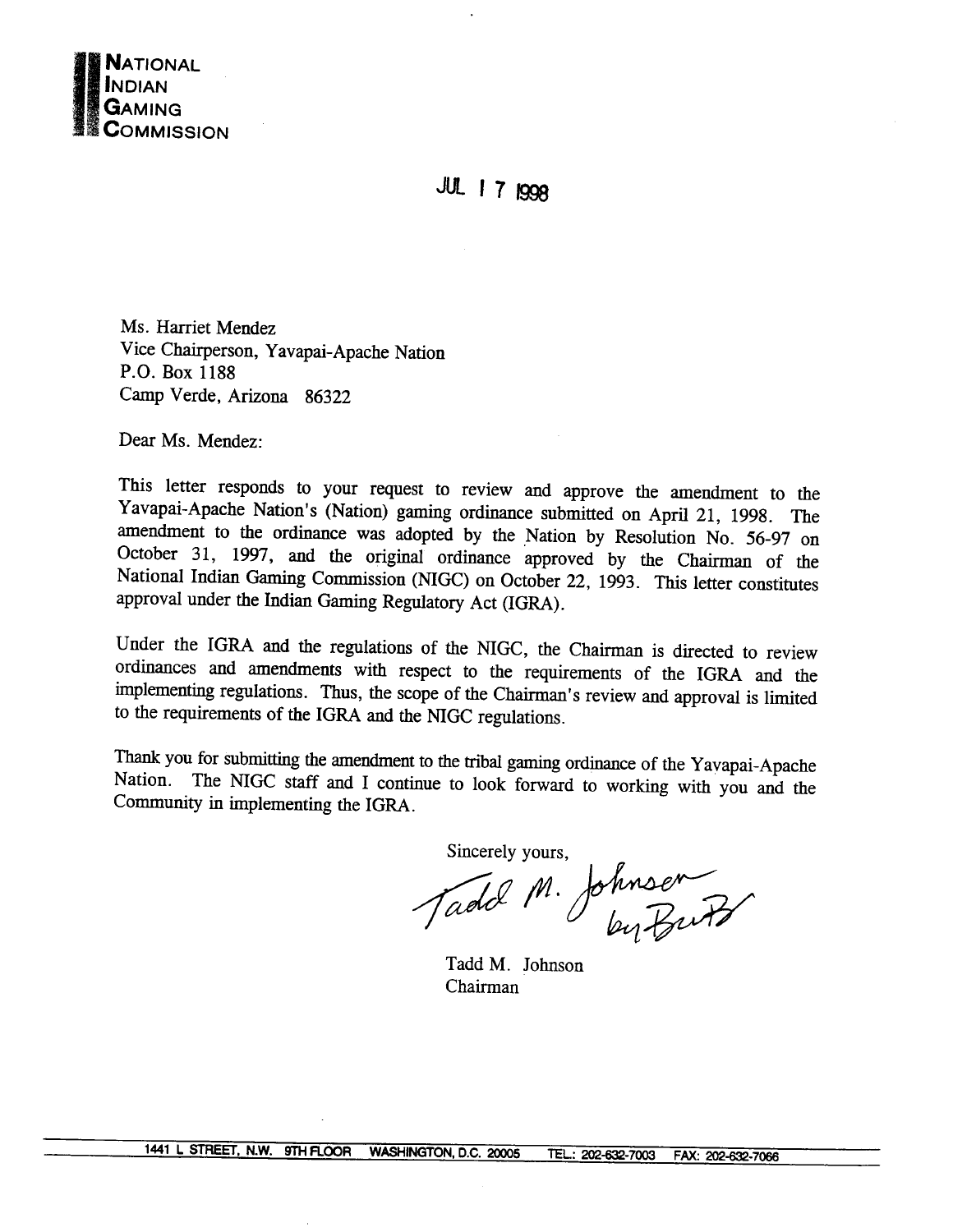**RESOLUTION NO. 56-97 / OF THE GOVERNUiG BODY OF THE / YAVAPAX-APACHE NATION**

**C-**

- **WHEREAS, the Yavapai-Apache Nation, is <sup>a</sup> federally recognized Indian tribe organized pursuant to Section 16 of the Indian Reorganization Act of 1934; and**
- **WHEREAS, the Yavapai-Apache Nation, pursuant to the Indian Gaining Regulatory Act, 25 U.S.C. Section 2701 et seq., operates <sup>a</sup> tribal gaming casino, currently lcnown as Cliff Castle Casino, located entirely within the exterior boundaries of the Yavapai-Apache Nation; and**
- **WHEREAS, the Yavapal-Apache Nation, as owner of <sup>a</sup> tribal casino, conducts gaming at its casino, pursuant to the Indian Gaming Regulatory Act and <sup>a</sup> Compact between the Nation and the State of Arizona; and**
- **WHEREAS, the tribal casino owned by Yavapai-Apache Nation employees individuals who work entirely as functions pertaining to gaming, and also individuals who work at non-gaming positions; and**
- **WHEREAS, the Yavapai-Apache Nation Tribal Gaining Agency includes appointed positions and salaried staff involved in the regulation of all gaming within the Ya~apai-Apache Nations; and**
- **WHEREAS, the tribal casino owned by the Yavapai-Apache Nation purchases goods and services from a variety of individuals and corporate vendors, who, along with their principals, must be licensed by the Nation to do business with tho Casino, pursuant to the requirements of the Compact between the Nation and the State of Arizona, and pursuant to the requirements of the Tribal Gaining Ordinance; and**
- **WHEREAS, the Yavapai-Apache Nation, pursuant to the Indian Gaming Regulatory Act, has~ enacted a Nation ordinance, or gaming code, which provides for thc Yavapai-Apaehe Indian Nations Tribal Gaming Agency to conduct baekgroi.ind investigations relating to applicants for employment in gaming and nori-gaming positions at the Casino, tribal regulator positions within the Nation, as well as background investigations relating to applicants for vendor licenses, as required by the Compact and Tribal Gaming Ordinance for the purpose of tribal licensure of said individuals; and**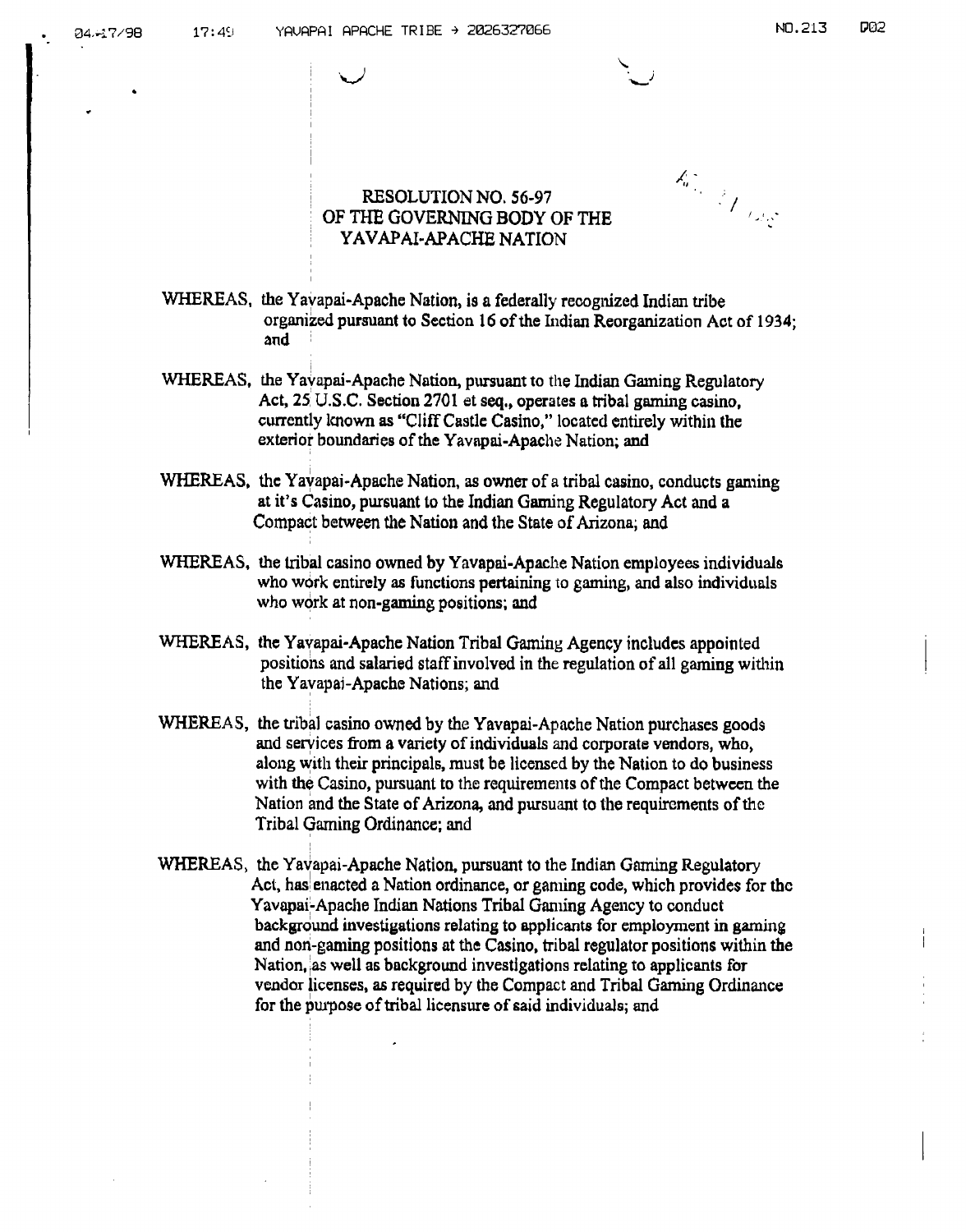- **WHEREAS, the Arizona Department of Public Safety maintains a central state repository for the purpose of maintaining information concerning arrests and convictions ofpersons for public offenses in Arizona; and**
- **WHEREAS, the Arizona Department of Public Safety is authorized, pursuant to A.R. S. Section 41-1750, to provide criminal history record information to the Yavapai-Apache Nation to enable the Nation, through its Tribal Gaming Agency, to evaluate prospective or current licensees, employees, volunteers, and contract employees; and**
- **WHEREAS, the Federal Bureau of investigation (FBI) is authorized, pursuant to Public Law 92-544, to exchange identification records with officials of the stale and local governments for employment or licensing purposes; and**
- **WHEREAS, the Yavapai-Apache Nation, through its Tribal Gaming Agency, wishes to obtain state and federal criminal history records investigation Information from the Arizona Department of Public Safety, which information is to be**  $u$  **and solely** for the purpose of **background** checks conducted by the Tribal **Gaming Agency to determine whether or not to issue tribal licenses or permits for gaming employees, and non-gaming employees of the Yavapai Apache tribal casino, tribal regulatory positions within the Nation, and tribal vendors and their principals; and**

**NOW, THEREFORE, BE IT RESOLVED, that each applicant for <sup>a</sup> gaming position at the gaming casino owned by Yavapai-Apache Nation, each applicant for any non-gaming position at said casino, each applicant for <sup>a</sup> tribal regulator position within the Nation, each applicant for tribal vendor license and each principal of said vendor applicant, as may be required to be tribally licensed or permitted, shall submit <sup>a</sup> full set of fingerprints to the Nation througl~ its Tribal Gaming Agency, for the purpose of obtaining a federal criminal records cheàk through the Arizona Department of Public Safety. The Arizona Department of Public Safety is authorized to exchange this fingerprint data with Federal Bureau of Investigations; and**

**BE IT FURTHER RESOLVED, that Yavapai.Apache Nation, through its tribal Gaming Agency, hereby requests the Arizona Department of Public Safety to furnish to the Nation through its Tribal Gaming Agency, state and federal criminal history records investigation information which information is to be used solely for the purpose of the background checks conducted by the Tribal Gaming Agency to determine whether or not to issue tribal licenses or permits for gaming employees and non-gaining employees of thcYavapai-Apache tribal casino, whether or not to issue tribal licenses for tribal regulator positicrns within the Nation, and whether or not to issue tribal vendor licenses to those vendors and their principals who are required to obtain such licenses by Compact with the State of Arizona, or the Tribal Gaming Ordinance; and**